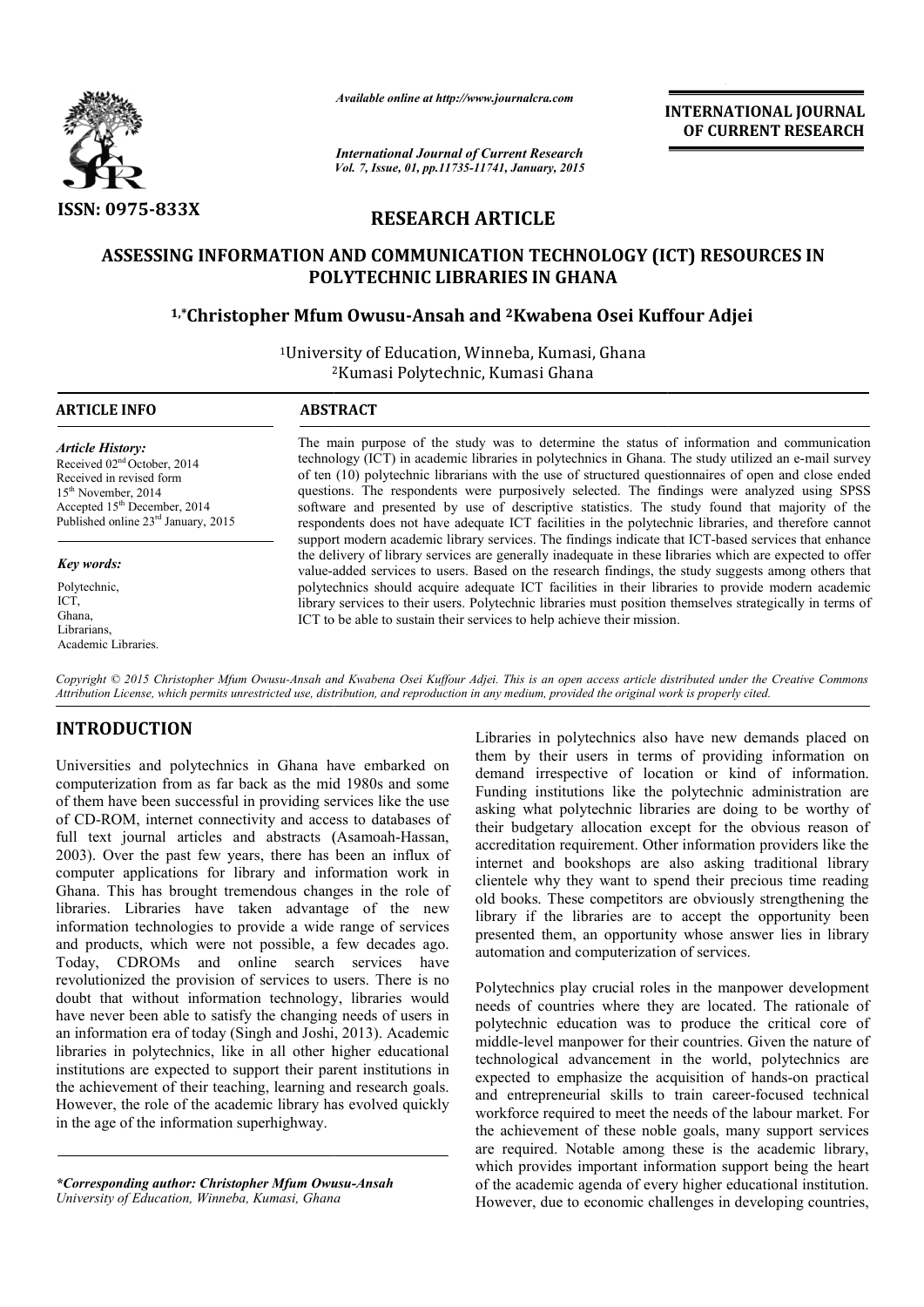it has been the norm that governments in developing countries devote much more financial support to universities to the detriment of polytechnics, being popularly considered "second-class universities". This situation has consistently led to a situation where polytechnics have been unable to provide needed resources like ICT which academic libraries the world over have taken advantage of to computerize and automate much needed services for the academic community. Funding and support for polytechnic libraries has been a far cry from the level attained in Ghanaian public universities due to the sparse resources available to their parent institutions. This situation has consequently discouraged academic libraries in polytechnics from venturing into library automation and computerized services. In exceptional cases where polytechnic libraries have implemented computerization, the services may be mainly donor-driven and the over reliance on donor support is making sustainability of their service difficult (Dadzie, 2005). Polytechnics have however enjoyed tertiary status which requires that academic library provision must be professional and in tandem with the needs of its community of users, who obviously require ICT facilities especially in their libraries to ensure unhindered access to quality information. This study therefore intends to investigate into the state of ICT facilities and resources in polytechnic libraries in Ghana in the light of the challenges polytechnics are confronted with.

The present study however recognizes the dearth of studies into computer and ICT applications in polytechnic libraries of developing countries of which the study intends to draw attention to the growing need for policy makers and polytechnic administrators to consider making sustained investments. There is an even more impetus to this call in the face of policy makers considering transforming polytechnics in Ghana to the level of technical universities. It is the hope of this research that the findings would enable academic library managers and polytechnic administrators understand the need to make strong cases for ICT investment in polytechnic libraries to ensure that there would be strong information infrastructure to realize the teaching, learning and research goals of the parent institutions. It is also instructive to say that due to the ubiquity of the Internet, academic libraries' visibility has the potential to propel higher learning institutions to attract global attention and networking support as they have their online catalogues and databases networked to the international pool of information networks, a situation which is in itself opportunities for consortia building and institutional networking. This study is expected to provide a basis for comprehensive information on information and communication technology (ICT) facilities and availability in Ghanaian Polytechnic Libraries. The study will hopefully, contribute to the existing gaps in the literature concerning the adoption and implementation of ICT in the operations of academic libraries in Polytechnics in achieving their statutory functions.

## **Purpose of the Study**

The purpose of the study is to ascertain the availability and level of use of ICT in polytechnic libraries in Ghana. The study highlights the advantages or merits associated with ICTs on Polytechnic libraries in Ghana.

## **Objectives of the Study**

The specific objectives of the study are to:

- 1. Ascertain the level of computerization/automation of Polytechnic Libraries.
- 2. Determine how skillful and knowledgeable the staff are in the use of ICT resources.
- 3. Assess the usefulness of ICT resources in Polytechnic libraries.
- 4. Determine the challenges associated with the application of ICT in Polytechnic libraries.
- 5. Recommend measures to improve ICT application in polytechnic libraries.

## **Literature review**

## **Information and Communication Technology (ICT) in libraries and education**

Many academic libraries in Africa are still grappling with the implementation of ICT in spite of its obvious advantages. In a study to investigate the extent of adoption of information and communication technology (ICT) in university libraries in Nigeria, the findings showed that six university libraries are fully computerized, nine are about to be computerized; while seven of the surveyed libraries have installed local area networks, five have online public access catalogue and only four libraries provide internet service. The study identified major obstacles confronting the effective adoption of ICT in university libraries as inadequate funds and the poor state of electricity in Nigeria (Ani, Esin and Edem, 2005). In spite of these known challenges, often the inability of libraries to implement ICT has been an issue of planning and policymaking. In a similar study, Anie and Achugbue (2009), opine that most Nigerian Universities have not developed and adopted library ICT policies, and in some cases where the policies have been adopted and implemented, the libraries are faced with various constraints. Sarka De (2005) shares this view and suggests that libraries that have not developed and implemented ICT are challenged in terms of slow growth of technology and consequently lessening of support for economic and social development. Similarly, the Association of College and Research Libraries (ACRL) Standards for Libraries in Higher Education (2011) identifies the need for the library to adopt effective use of technology in the discovery of all formats of information and organization of knowledge.

Academic libraries in resource-constraint environments also have the advantage of generating income from ICT related services and resources. In a study at the University of Botswana, Boadi and Letsolo (2004) asserts that financial challenges faced by academic libraries as a result of the library's dwindling funding often has negative implications on the quality of services provided by the university libraries and adversely affect the quality of teaching and research in their parent institutions. To combat this challenge, he suggests among others that, academic libraries could generate income from Information Technology related services through consultancy programmes. The role of modern ICT tools in the education system is also one of the most discussed in the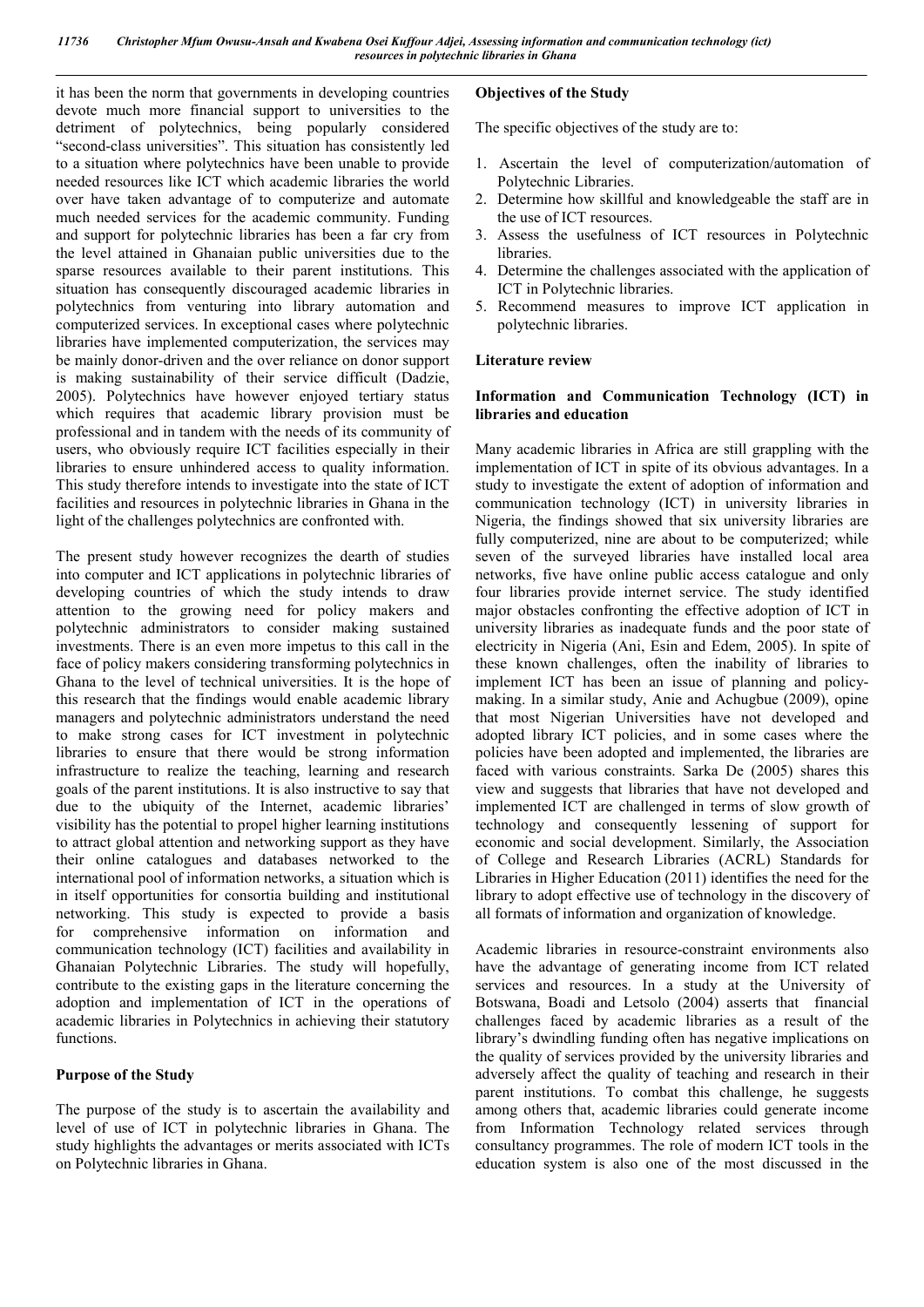literature. One study focused on laptop use at the University of Minnesota (Cutshall, Changchit and Elwood, 2006). The authors opine that although many higher education institutions view the use of laptop computers as advantageous, it is important to consider the logistical and technological factors critical to a successful laptop before implementing the programme. Among the students, both those who support and those who do not support pointed to the following factors as critical for using technology: availability of a wireless network in place; sufficient power outlets available in class; having access to printers; having onsite maintenance; having a breakdown of all associated costs.

Academic librarians are increasingly utilising ICT tools for knowledge-sharing in preference to the traditional ones. However, ignorance of existing ICT knowledge-sharing platforms, limited ICT skills and an unhealthy technology environment remain major challenges (Ngozi I. Anasi, *et al.,* 2014). The authors conclude their study that in the light of new technologies, academic librarians should take advantage of continuing professional development and skill acquisition programmes to enable them function effectively in the ICT era. Yuen, Law and Wong (2003) discussed ICT implementation for teaching and learning. Their study showed that the strategy adopted by a school in instituting such change and the resulting variation of pedagogical practices using ICT is strongly dependent on the school leaders' vision and understanding of the role and impact of ICT in the curriculum, their goals and objectives for ICT integration, as well as the history, culture and background of the school and its general vision and mission. This finding is in tandem with that of Campbell (2007) who identified communication, culture and purpose as three success factors critical to the implementation of any ICT endeavour in an institution.

#### **History of polytechnic education in Ghana**

The government white paper on the reforms to the tertiary education system in 1991 provided the basis for innovations in tertiary education in Ghana. One of the objectives of the reforms was to introduce programmes and courses for advanced technician training in appropriate tertiary institutions. Consequently, polytechnic institutions were elevated to tertiary status, to offer practical technician training programmes to develop middle-level manpower leading to the award of Higher National Diplomas. Following the submission of the University Rationalization Committee's report, the government issued a white paper in 1991 on the reforms to the Tertiary Education System. The white paper formed the basis of the recognition of the tertiary education system. Polytechnics were upgraded to tertiary status in 1993. Polytechnic institutions were created to provide career-focused education and skills training to students. The objectives of Polytechnic institutions as stated in PNDC Law 321 are;

- To provide full time courses in the field of manufacturing, commerce, science, technology, applied sciences; applied arts and such other areas as may be determined by the authority responsible for higher education.
- To encourage study in technical subjects at tertiary level and

Provide opportunity for development, research and publication of research findings.

These objectives were reinforced by the white paper on the report of the Education Reform Review Committee, 2004 which indicates that, "Government will continue to equip the polytechnics to make them offer tertiary education in their own right, to emphasis practical skills that are needed to run the productive economy and build a nation". Government further underscores the importance of hands-on experience and undertakes to resource polytechnics to enable them offer degree programmes.

Since Ghana has ten regions, and the polytechnics were intended to meet the needs of each regional constituency there was the need to establish polytechnics in every region which did not have any. The government white paper of 1991 also recommended the 'upgrading of the courses offered by the polytechnics to tertiary level, in addition to an expansion in the number of institutions which would be undertaken on a regional basis. It was expected that this notional upgrading would in itself ensure that the country's need for higher-level technician training and practical research would be adequately met. However little attention was paid to the amount of polytechnic education which the country could afford and how it would be distributed, nor the choices which would have to be made given the resources likely to be available between political and geographical concerns, existing provisions and its quality, social demand and how these competing concerns might be prioritized (Girdwood, 1999).

## **MATERIALS AND METHODS**

The study utilized the survey method. This method was considered appropriate for the study due to the dispersed nature of the study population which could be located in the all ten regions of Ghana. The respondents were the heads of the libraries of the ten polytechnics in Ghana who were purposively selected due to the nature of their jobs and their unique position to be aware of ICT and its related developments in their libraries. All the polytechnics in Ghana were selected for the study. They are as follows:

Accra Polytechnic, Greater Accra Region; Bolgatanga Polytechnic, Upper West Region; Cape Coast Polytechnic, Central Region; Ho Polytechnic, Volta Region; Koforidua Polytechnic, Eastern Region; Kumasi Polytechnic, Ashanti Region; Sunyani Polytechnic, Brong Ahafo Region; Takoradi Polytechnic, Western Region; Tamale Polytechnic, Northern Region; and Wa Polytechnic, Upper West Region.

The researchers made use of electronic mail to administer the questionnaire to the respondents. All ten questionnaires sent to the respondents were retrieved. Data was collected through the use of questionnaires. The questionnaires were analysed using the Statistical Package for Social Science (SPSS). The questionnaires were coded into this software and frequencies generated – the frequency tables that were generated thus expressed the opinions or views of respondents on each question. The findings were presented by use of descriptive statistics.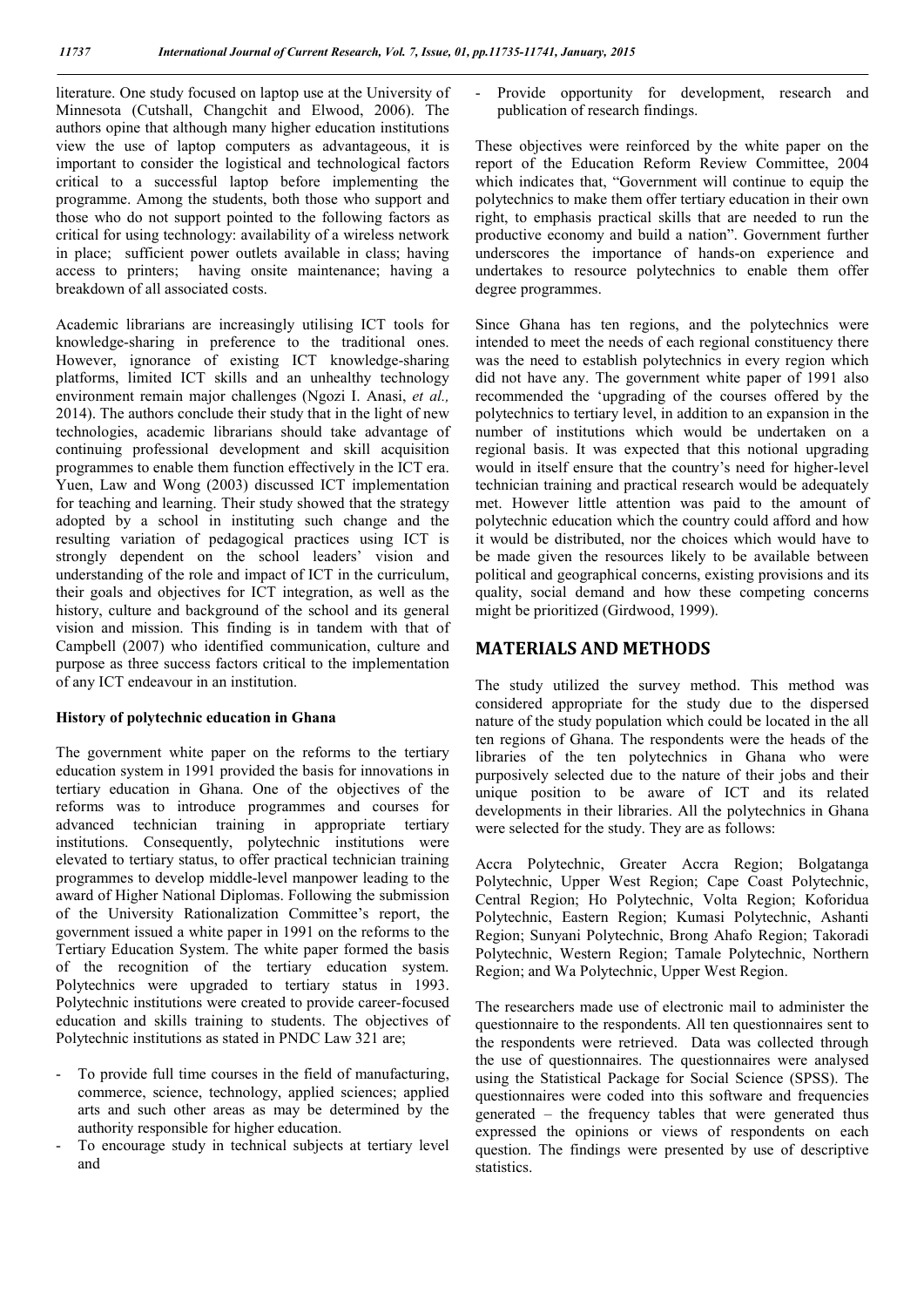## **Presentation of findings**

## **Background of respondents**

Table 1 above presents a summary of the demographic distribution of the participants used for the study. From the table it could be observed that majority of the participants were male (80%) and at the same time, majority of the participants where Assistant Librarians (50%). 30% of the participants were Acting Librarians and 20% were Librarians. Analysis of the responses regarding their number of years worked indicating their occupational experience, showed that exactly half of the participants (50%) have been working between  $1 -$ 5 years, whereas  $20\%$  have also been working between  $6 - 10$ years. 30% of the rest of the participants have been working either between 11-20 years or more than 20 years. (38.6%) were aged between  $21 - 30$  years whereas  $26.9\%$  were aged between  $31 - 40$  years.

#### **Table 1. Demographics of Respondents**

| Variable Name        | Category  | Frequency | Percentage $(\% )$ |
|----------------------|-----------|-----------|--------------------|
| Rank                 | Assistant | 5         | 50                 |
|                      | Librarian |           |                    |
|                      | Acting    | 3         | 30                 |
|                      | Librarian |           |                    |
|                      | Librarian | 2         | 20                 |
| No. of Working Years | $1-5$     | 5         | 50                 |
|                      | $6-10$    | 2         | 20                 |
|                      | $11-20$   | 3         | 30                 |
| Gender               | Male      | 8         | 80                 |
|                      | Female    | 2         | 20                 |

Source: Survey Data, 2014

#### **Awareness of ICT resources**

To establish a basis for the first objective of the study, it was important to find out about the awareness of ICT resources among polytechnic librarians who participated in the study. From Table 2 above, the findings showed that all the respondents (100%) are overwhelmingly aware of ICT in the service offering of academic libraries where they ply their trade. This finding is perhaps not surprising as many libraries in Ghana have recently automated and have access to electronic resources.

**Table 2. Awareness of ICT by academic librarians**

| Category    | Frequency             | Percentage $(\% )$ |
|-------------|-----------------------|--------------------|
| Nο          |                       |                    |
| Yes         | 10                    | 100                |
| Total       | $\theta$              | 100                |
| $\sim$<br>ົ | 0.011<br>∽.<br>$\sim$ |                    |

Source: Survey Data, 2014

## **Level of ICT Skills**

This question was intended to elicit the level of skills possessed by librarians in the polytechnics. Table 3 indicates the rate of ICT skills of the participants (n=10) under study. Eliciting from the findings, exactly half of the participants (50%) report high ICT skills. This was followed by 30% of the participants, who declared that they have moderate ICT skills. Precisely, 20% said that they have very high ICT skills. This

shows that more than half of the participants (70%) have very high ICT skills. The findings of the study suggests a positive future for the profession as most (70%) of the respondents report "high" to "very high" skills rating. This shows that given the right attitude, librarians in polytechnics can champion ICT deployment in their libraries.

#### **Table 3. ICT skill rating**

| Category                                                             | Frequency | Percentage $(\% )$ |
|----------------------------------------------------------------------|-----------|--------------------|
| Very High                                                            |           | 20                 |
| High                                                                 |           | 50                 |
| Moderate                                                             |           | 30                 |
| Total                                                                |           | 100                |
| $C_{\text{outmax}}$ , $C_{\text{inmax}}$ , $D_{\text{obs}}$ , $2014$ |           |                    |

Source: Survey Data, 2014

### **Availability of ICT**

Table 4 shows the availability or unavailability of ICT facilities in the surveyed libraries. It is clear from the findings that 9 participants, representing 90% of the participant libraries report inadequate ICT facilities leaving only 1 participant library reporting adequate ICT facilities available to them. This is rather a gloomy picture of the libraries concerned, that all but one of the libraries surveyed believe they have inadequate ICT facilities.

**Table 4. Availability of adequate ICT facilities**

| Category                                                             | Frequency | Percentage $(\% )$ |
|----------------------------------------------------------------------|-----------|--------------------|
| No                                                                   |           | 90                 |
| Yes                                                                  |           | 10                 |
| Total                                                                | ۱0        | 100                |
| $C_{\text{outmax}}$ , $C_{\text{inmax}}$ , $D_{\text{obs}}$ , $2014$ |           |                    |

Source: Survey Data, 2014

## **Availability of ICT technologies**

From Table 5, the availability and access of technologies in the libraries are shown. The results reveal that exactly a quarter of the respondents had e-mail services and another quarter had Internet facilities. Very few (4.2%) had Telnet and Library websites. It is refreshing to note that half of the respondents have either one of e-mail or Internet facilities which are basic communication technologies for information sharing in the library and the institution

| Access to technologies that  |    | Responses          | Percentage of |
|------------------------------|----|--------------------|---------------|
| are available in the library | N  | Percentage $(\% )$ | Cases $(\% )$ |
| Email                        |    | 25                 | 75            |
| Internet                     |    | 25                 | 75            |
| Intranet                     |    | 83                 | 25            |
| Library Software             |    | 16.7               | 50            |
| Internal OPAC                |    | 83                 | 25            |
| Library website              |    | 4.2                | 12.5          |
| Telnet                       |    | 4.2                | 12.5          |
| Web OPAC                     |    | 83                 | 25            |
| Total                        | 24 | 100                | 300           |

Source: Survey Data, 2014

#### **Availability of hardware technologies**

Table 6 shows the availability of hardware devices in the Polytechnic libraries. The findings indicate that majority of the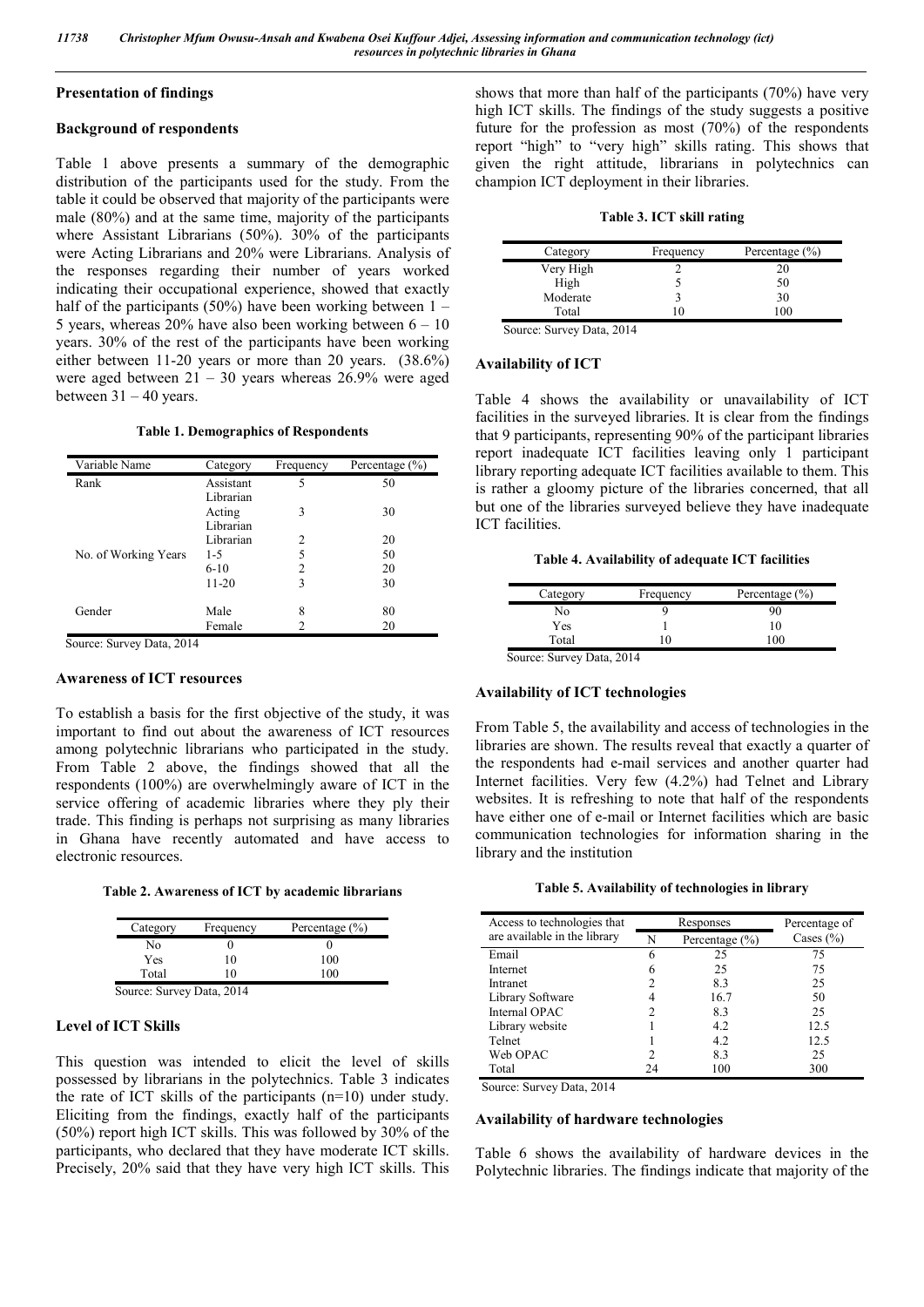respondents (14.3%) had printers and Personal Computers. Very few unsurprisingly, had CCTV cameras (1.6%) and CD/DVD players (1.6%).

**Table 6. Available hardware technologies**

| Available hardware in   | Responses |                    | Percentage of |  |
|-------------------------|-----------|--------------------|---------------|--|
| library                 | N         | Percentage $(\% )$ | Cases $(\% )$ |  |
| PCs                     | 9         | 14.3               | 100           |  |
| Laptops                 | 3         | 4.8                | 33.3          |  |
| CCTV camera             |           | 1.6                | 11.1          |  |
| CD/DVD players          |           | 1.6                | 11.1          |  |
| Digital camera          | 2         | 3.2                | 22.2          |  |
| Fax machines            | 2         | 3.2                | 22.2          |  |
| Multimedia projectors   | 3         | 4.8                | 33.3          |  |
| Photocopiers            | 8         | 12.7               | 88.9          |  |
| Printers                | 9         | 14.3               | 100.0         |  |
| Scanners (digital)      | 3         | 4.8                | 33.3          |  |
| Television              |           | 1.6                | 11.1          |  |
| UPS (power supply)      | 6         | 9.5                | 66.7          |  |
| USB pen drives          |           | 11.1               | 77.8          |  |
| <b>VCR/VCP</b>          |           | 1.6                | 11.1          |  |
| Wireless LAN            | 5         | 7.9                | 55.6          |  |
| LCD/Overhead projectors | 2         | 3.2                | 22.2          |  |
| Total                   | 63        | 100                | 700           |  |

Source: Survey Data, 2014

#### **Information access technologies**

Table 7 reports the availability of information access technologies in the libraries. The study shows that that Email services (25%) and Internet (25%) are the most available information access technologies in the libraries. Coming quite a distance behind are Library websites (4%) and Telnet (4%) as these seem unpopular with the libraries. This confirms the findings of Table 4 which also points to E-mail and Internet Services as the most accessible services. This is perhaps good news but it is important the libraries make these services available to users by the provision of computer terminals or Wi-Fi facilities or both, since these access technology services play important roles in academic library services by facilitating communication between and among librarians, lecturers and learners to achieve teaching and learning goals.

**Table 7. Available information access technologies**

| Available information | Responses |                     | Percentage of |  |
|-----------------------|-----------|---------------------|---------------|--|
| access technologies   | N         | Percentages $(\% )$ | Cases $(\% )$ |  |
| Email                 | 6         | 25.0                | 75            |  |
| Internal OPAC         |           | 8.3                 | 25            |  |
| Internet              | 6         | 25                  | 75            |  |
| Intranet              |           | 8.3                 | 25            |  |
| Library software      |           | 16.7                | 50            |  |
| Library website       |           | 4.2                 | 12.5          |  |
| Telnet                |           | 4.2                 | 12            |  |
| Web OPAC              | 2         | 8.3                 | 25            |  |
| Total                 | 24        | 100                 | 300           |  |

Source: Survey Data, 2014

#### **Availability of Library software**

Table 8 shows that, out of the 10 respondents, 4, representing 40% use a Library management system. Interestingly, another 40% indicate they do not use any Library management system. Table 9 indicates that, out of the 10 respondents, 4, representing 40% use KOHA Library Management System, while another indicated using Library Gold. Surprisingly, five (5) respondents did not answer this questionnaire item, which is likely indicative of the fact that they do not use any type of library management systems to support their functions. The finding suggest that KOHA as the most popular Open Source Software for many of the respondents.

|  |  |  |  |  | Table 8. Use of Library Management Systems |  |  |
|--|--|--|--|--|--------------------------------------------|--|--|
|--|--|--|--|--|--------------------------------------------|--|--|

| Category | Frequency | Percentage $(\% )$ |
|----------|-----------|--------------------|
| No       |           | 40                 |
| Yes      |           | 40                 |
| Missing  |           | 20                 |
| Total    | 10        | 100                |

Source: Survey Data, 2014

**Table 9. Types of library management software**

| Category     | Frequency | Percentage $(\% )$ |
|--------------|-----------|--------------------|
| Koha         |           | 40                 |
| Library Gold |           | 10                 |
| Missing      |           | 50                 |
| Total        | ۱O        | 1 O C              |

Source: Survey Data, 2014

#### **Satisfaction with electronic resources**

**Table 10. Level of sufficiency of E-resources**

| Level of sufficiency of E- |    | Responses          | Percentage       |  |
|----------------------------|----|--------------------|------------------|--|
| resources                  | N  | Percentage $(\% )$ | of Cases $(\% )$ |  |
| Audio-visuals              |    | 83                 | 20               |  |
| <b>CD-ROMs</b>             |    | 25                 | 60               |  |
| E-books                    |    | 25                 | 60               |  |
| E-journals                 |    | 16                 | 40               |  |
| Online databases           |    | 16                 | 40               |  |
| Online theses repository   |    | 83                 | 20               |  |
| Total                      | 12 | 100                | 240              |  |

Source: Survey Data, 2014

Table 10 indicates that CD-ROMS and E-Books had a tie (25%) level of sufficiency among the electronic resources in the participating libraries. There was also a tie (16%) for electronic journals and online databases. Audio-visual resources and online theses repository also tie at 8.3%, this forming the minority of the resources available. Electronic resources are one of the most heavily used library resources. However, in a developing country like Ghana, books are still preferred by many users. Online databases, for instance provide the most current research materials that are often not available through search engines. As such, the expectation is that such resources are made available to users through libraries.

# **RESULTS AND DISCUSSION**

The results of the study show that most of the participating librarians were relatively young and are therefore able to adopt technology. It is important that such a workforce yearn and agitate for ICT resources as it is easier for a relatively younger librarian to work with technology and achieve goals with them. The adoption of computers in libraries requires the staff to acquire relevant computer skills which can enable them to manipulate the machines (Adomi and Anie, 2006). This is very important because librarians who do not possess relevant ICT skills may not be motivated to acquire ICT resources for their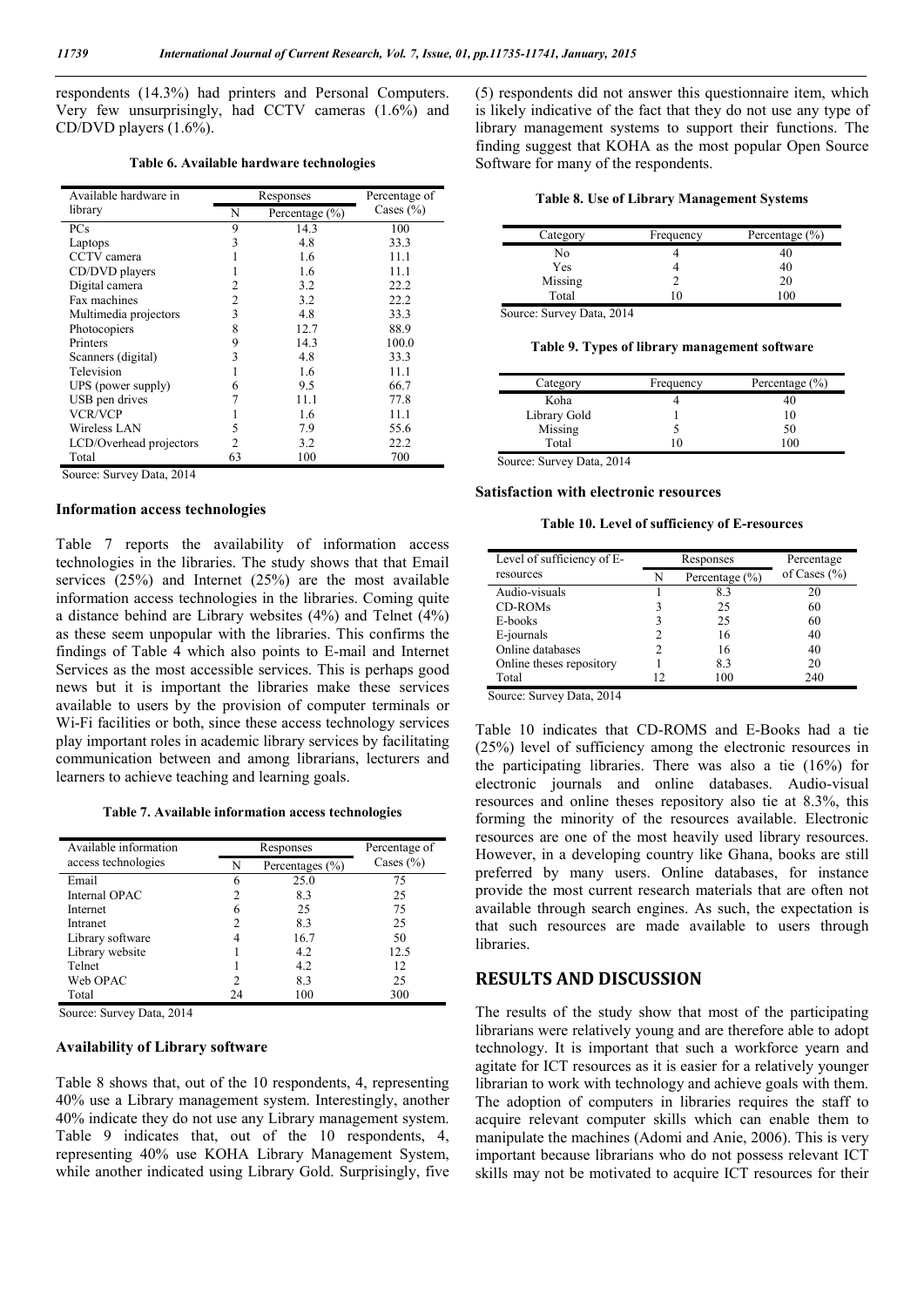library functions. In relation to this, the study also showed that a considerable number of the respondents have high ICT skills and are aware of available ICT infrastructure respectively. This development can partly be attributed to the activities of professional bodies like the Ghana Library Association (GLA), the Consortium of Academic and Research Libraries in Ghana (CARLIGH) and other organizations that have imparted ICT skills through training programmes for librarians in Ghana. However, this awareness must translate to actual desire to adopt and use these technologies. Otherwise the library user is most likely to lose the advantages of ICT related services which are very important to solving their information challenges. Again, in determining the usefulness of essential ICT resources, the findings indicate that ICT-based services that enhance the delivery of library services are generally inadequate in these libraries which are expected to offer valueadded services to users.

These challenges have been confirmed in the literature (Adzobu, 2014). It is clear from the study that libraries use computers primarily to perform housekeeping operations as library automation has been recognised for its ability in delivering improved services (Amekuedee, 2005). Thus, many of these libraries recognise the need to automate and where funding is a challenge, some have implemented open source systems which has little capital requirements. Again, due to dwindling funding for library development, a situation made worse with the unavailability of "virile local book publishing outfits and poor resource sharing strategies" (Olu Adeyoyin, 2006) . The application of ICT has therefore been advocated to ensure the survival and sustainability of fledging academic libraries in Ghana particularly in terms of its power to promote the vision and mission of Polytechnics. The study found that majority of the respondents does not have adequate ICT facilities in the polytechnic libraries, and therefore cannot support modern academic library services in terms of the provision of electronic materials. There is a need for management of the Polytechnics to consider honouring the budgets allocated to the libraries to improve the ICT infrastructure of their libraries. This is a step beyond merely providing a budget but not releasing funds, a situation typical of many African institutions.

The findings also suggest that many libraries involved in the study overwhelmingly invest in PCs and photocopiers to the detriment of other important hardware devices. The move away from library-centered service to user-centered service requires that laptop computers and wireless LANs are available for users. There is therefore a need for these libraries to decentralize their budgets to acquire other equally important hardware devices that would go a long way in supplementing available service points to improve user services in the libraries. In relation to the application of library management systems by the libraries, the study found that academic libraries have seen the importance of library automation in improving their services to their user community. However, often due to financial challenges, they are unable to embark on automation. Open source systems have been identified by researchers and practitioners as a panacea to the digital challenge in African institutions (Egunjobi and Awoyemi, 2012). Interestingly, some of the libraries have seen the need

to resort to open source systems in computerizing their services. This is in line with Egunjobi and Awoyemi (2012) who refer to the strengths of KOHA and points out the following advantages to libraries using it or for those considering it: it is free; it is user friendly; possibility of logging in at different times and places; and a user community. Libraries in financial challenges can therefore resort to Open Source Systems to automate their functions to improve and enhance their services to their users.

In terms of electronic resources provision, the results suggest that CD-ROMS and E-books are more popular; therefore it must be sustained and improved by marketing them to all users' particularly graduate students and teaching staff. Online theses repositories present lots of researching opportunities to such users as they are able to access previous research works without coming to the library. Their low popularity may suggest inadequate marketing. It is therefore important that librarians highlight the importance of the other resources through their marketing campaigns. Furthermore, the low availability of online journals and databases is a cause for concern as these resources provide current research for researchers. It could be inferred that the libraries are not subscribed to these databases. It is therefore important to source for funding to subscribe to these resources which are very relevant for the research agenda of their institutions. It is also important for library staff to point out pertinent issues regarding the use of some of these resources in terms of fair use and plagiarism through Information Literacy Instruction programmes.

## **Conclusion and recommendations**

The purpose of the study was to ascertain the level of use of ICT in polytechnic libraries in Ghana. The research work highlights the advantages or merits associated with ICTs on Polytechnic libraries in Ghana. The study has been able to confirm that the level of computerization/automation of Polytechnic Libraries is below expectation. However, these libraries have skillful and knowledgeable staff who are ready to implement ICT in providing effective and efficient services. Among others, the challenges associated with the implementation and applications of ICT in Polytechnic libraries include a lack of adequate ICT facilities, poor funding for ICT resources and lack of planning for ICT services. On the account of the findings of the study, the following suggestions are proffered to improve ICT deployment in polytechnic libraries in Ghana:

- 1. The Polytechnics should acquire ICT facilities in their libraries to provide modern academic library services to their users.
- 2. The librarians should make all efforts by appealing to their management to acquire more ICT facilities for their libraries apart from PCs and photocopiers so as to help in achieving library automation.
- 3. Library staff should be sent for conferences, seminars and training workshops to upgrade their skills and knowledge on how to use ICT facilities as well as the management of these facilities.